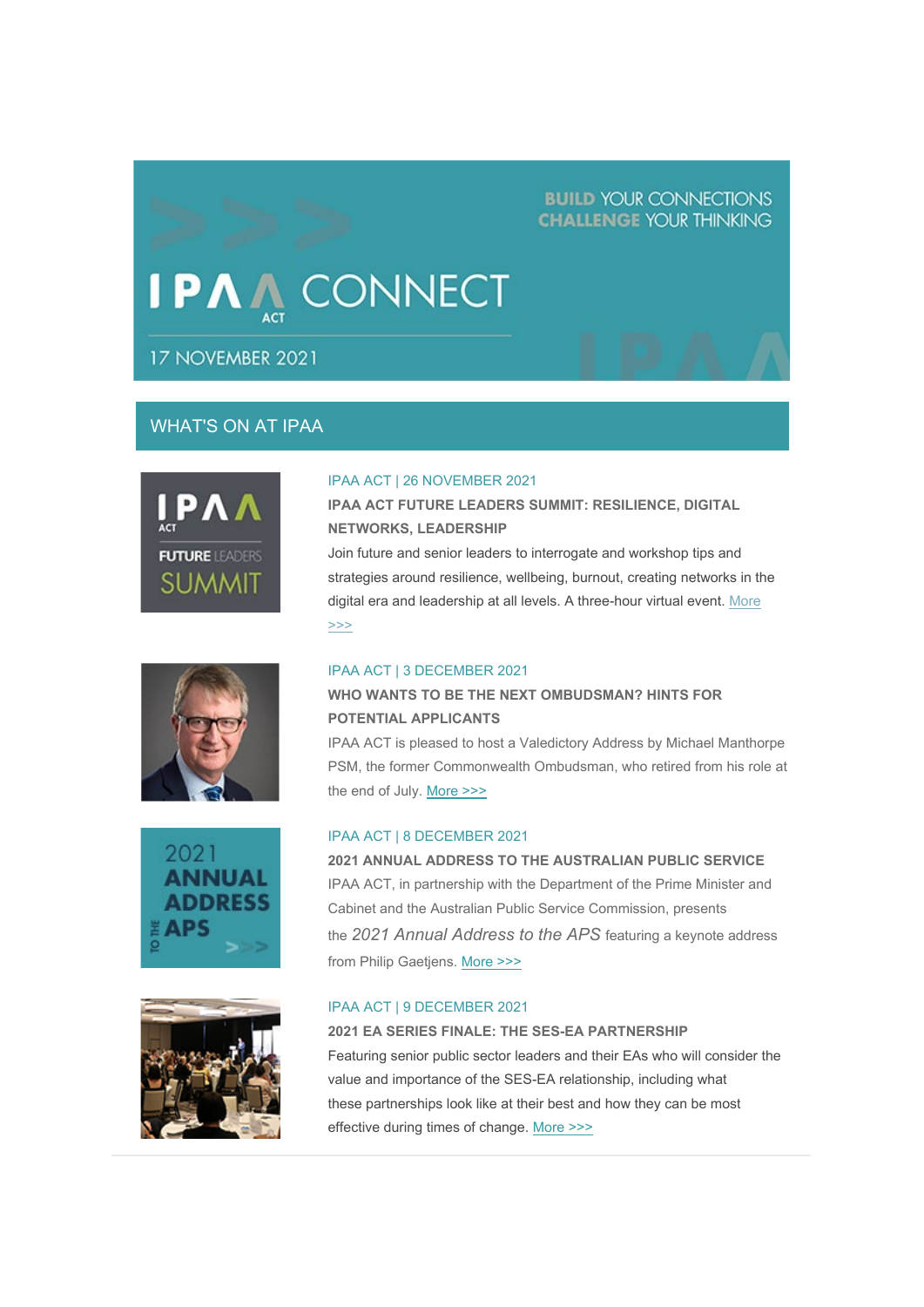

#### IPAA VICTORIA | 22 NOVEMBER 2021

**DISRUPTION, TRANSFORMATION AND DELIVERY: INTERNAL CONSULTING SKILLS FOR PEOPLE AND CULTURE PRACTITIONERS** This master class will equip people and culture practitioners with the understanding, knowledge and capability to manage disruption, drive transformation and solve strategic HR challenges through internal consulting skills and techniques. [More >>>](https://aus01.safelinks.protection.outlook.com/?url=https%3A%2F%2Fipaa.us12.list-manage.com%2Ftrack%2Fclick%3Fu%3Dfb24f2b534c8ee743cb139793%26id%3D0f58caacde%26e%3Df01f53c2f2&data=04%7C01%7Csarah.hope%40act.ipaa.org.au%7Cdf538919aa1843dfc68f08d9a94449b1%7C988ae5fe7f854c17afb1bc28eeec1d16%7C0%7C0%7C637726933043555614%7CUnknown%7CTWFpbGZsb3d8eyJWIjoiMC4wLjAwMDAiLCJQIjoiV2luMzIiLCJBTiI6Ik1haWwiLCJXVCI6Mn0%3D%7C3000&sdata=k%2B%2BNOZLQfjxxkTGSRjgH9tN4y5HXAjJnOtDv9jJoFLE%3D&reserved=0)

**IPA** A SPIRIT OF

# NOMINATIONS OPEN

## **SHOWCASE AND CELEBRATE YOUR ACHIEVEMENTS AND INSPIRE OTHERS**

IPAA ACT's 2021 *Spirit of Service Awards* recognise and applaud outstanding public sector initiatives that benefit the Australian community. If you've been part of a team that's gone above and beyond to improve the lives of Australians, nominate for the Awards, showcase and celebrate your achievements and inspire others.

Nominating is easy and the deadline has been extended until **Tuesday 14 December** so there's plenty of time to get your submission in. All Commonwealth and ACT Public Sector agencies are eligible to participate and can nominate for the following categories: Collaboration Award, Community Engagement Award, Breakthrough Award and Learning Award. Nominate now [>>>](https://aus01.safelinks.protection.outlook.com/?url=https%3A%2F%2Fipaa.us12.list-manage.com%2Ftrack%2Fclick%3Fu%3Dfb24f2b534c8ee743cb139793%26id%3D7fb70400b7%26e%3Df01f53c2f2&data=04%7C01%7Csarah.hope%40act.ipaa.org.au%7Cdf538919aa1843dfc68f08d9a94449b1%7C988ae5fe7f854c17afb1bc28eeec1d16%7C0%7C0%7C637726933043575535%7CUnknown%7CTWFpbGZsb3d8eyJWIjoiMC4wLjAwMDAiLCJQIjoiV2luMzIiLCJBTiI6Ik1haWwiLCJXVCI6Mn0%3D%7C3000&sdata=HDVyb7fBgNuupo1aQLaAf2Zt2k%2BoRy9v28%2FanVfurPs%3D&reserved=0)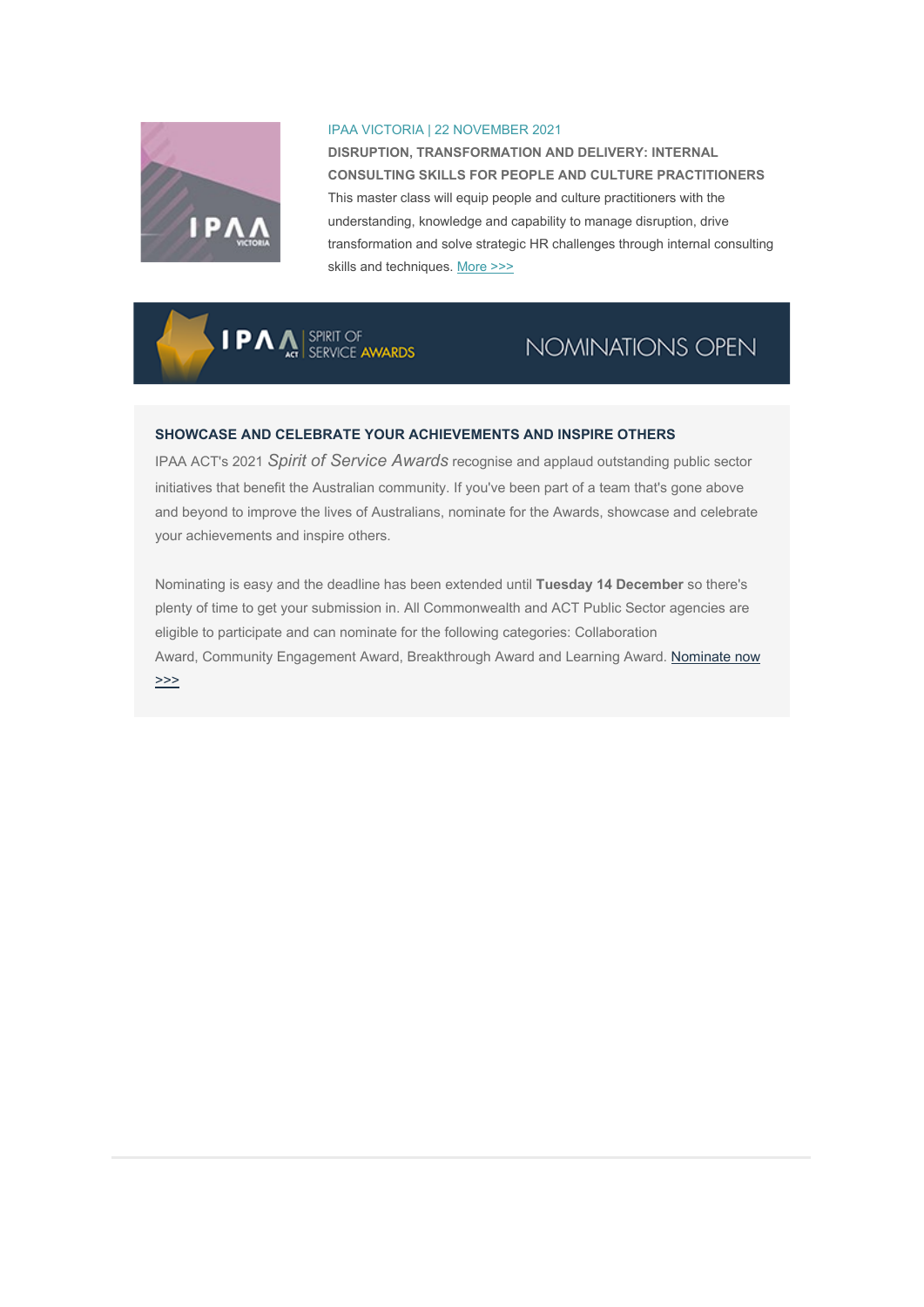# 2021 IPAA NATIONAL CONFERENCE **RIDING THE WAVE OF SERVICE TRANSFORMATION** people | trust | data | technology

29-30 NOVEMBER 2021 | ONLINE OR AT THE HILTON HOTEL, BRISBANE

This two day conference hosted by IPAA Queensland, provides a valuable opportunity for public servants to hear the latest thinking and best practice on a topic that is profoundly impacting the design and delivery of public purpose work – the transformation of service through digital technology. You can participate in this important discussion through an engaging, online experience that includes:

**IPAA** 

- Live stream of the plenary conference (including the Garran Oration delivered by leading anthropologist and technologist **Professor Genevieve Bell AO**).
- Live Q&A and chat functions to engage with the virtual audience.
- Opportunities to meet conference sponsors and partners via the virtual exhibition.
- Post-event access to all session recordings to view on-demand.

#### [Details and registration](https://aus01.safelinks.protection.outlook.com/?url=https%3A%2F%2Fipaa.us12.list-manage.com%2Ftrack%2Fclick%3Fu%3Dfb24f2b534c8ee743cb139793%26id%3Def851f8f3c%26e%3Df01f53c2f2&data=04%7C01%7Csarah.hope%40act.ipaa.org.au%7Cdf538919aa1843dfc68f08d9a94449b1%7C988ae5fe7f854c17afb1bc28eeec1d16%7C0%7C0%7C637726933043575535%7CUnknown%7CTWFpbGZsb3d8eyJWIjoiMC4wLjAwMDAiLCJQIjoiV2luMzIiLCJBTiI6Ik1haWwiLCJXVCI6Mn0%3D%7C3000&sdata=3ZrRZIQSuB%2BP5moOxJekGhYqh2cEQiJWp6ONST1h5WI%3D&reserved=0) >>>

# PODCASTS

# **WORK WITH PURPOSE**

# LATEST EPISODE

## **'LET'S TALK ELECTIONS' WITH DR STEIN HELGEBY, PETER RUSH, RINA BRUINSMA AND KATRINA DI MARCO**

What is the role of the APS at Federal election time? What processes and procedures does the APS need to follow to keep the cogs of government turning while continuing to serve key stakeholders during caretaker periods? In this episode we're joined by Dr Stein Helgeby, the Parliamentary Budget Officer, Peter Rush, Assistant Secretary of Parliamentary and Government at the Department of the Prime Minister and Cabinet, Rina Bruinsma, First Assistant Commissioner at the Australian Public Service Commission, and Katrina di Marco, First Assistant Secretary of Tax Analysis division at The Treasury. They talk about caretaker conventions, the role of the Parliamentary Budget Office, the relationship between the APS and Ministerial offices and staying apolitical during caretaker periods. [Listen to the podcast or read the transcript](https://aus01.safelinks.protection.outlook.com/?url=https%3A%2F%2Fipaa.us12.list-manage.com%2Ftrack%2Fclick%3Fu%3Dfb24f2b534c8ee743cb139793%26id%3D792a9a0089%26e%3Df01f53c2f2&data=04%7C01%7Csarah.hope%40act.ipaa.org.au%7Cdf538919aa1843dfc68f08d9a94449b1%7C988ae5fe7f854c17afb1bc28eeec1d16%7C0%7C0%7C637726933043585489%7CUnknown%7CTWFpbGZsb3d8eyJWIjoiMC4wLjAwMDAiLCJQIjoiV2luMzIiLCJBTiI6Ik1haWwiLCJXVCI6Mn0%3D%7C3000&sdata=rjBjojVEd1yqVPLMs7h15eoxjXreL4ayaYDyYaQNfvM%3D&reserved=0) >>>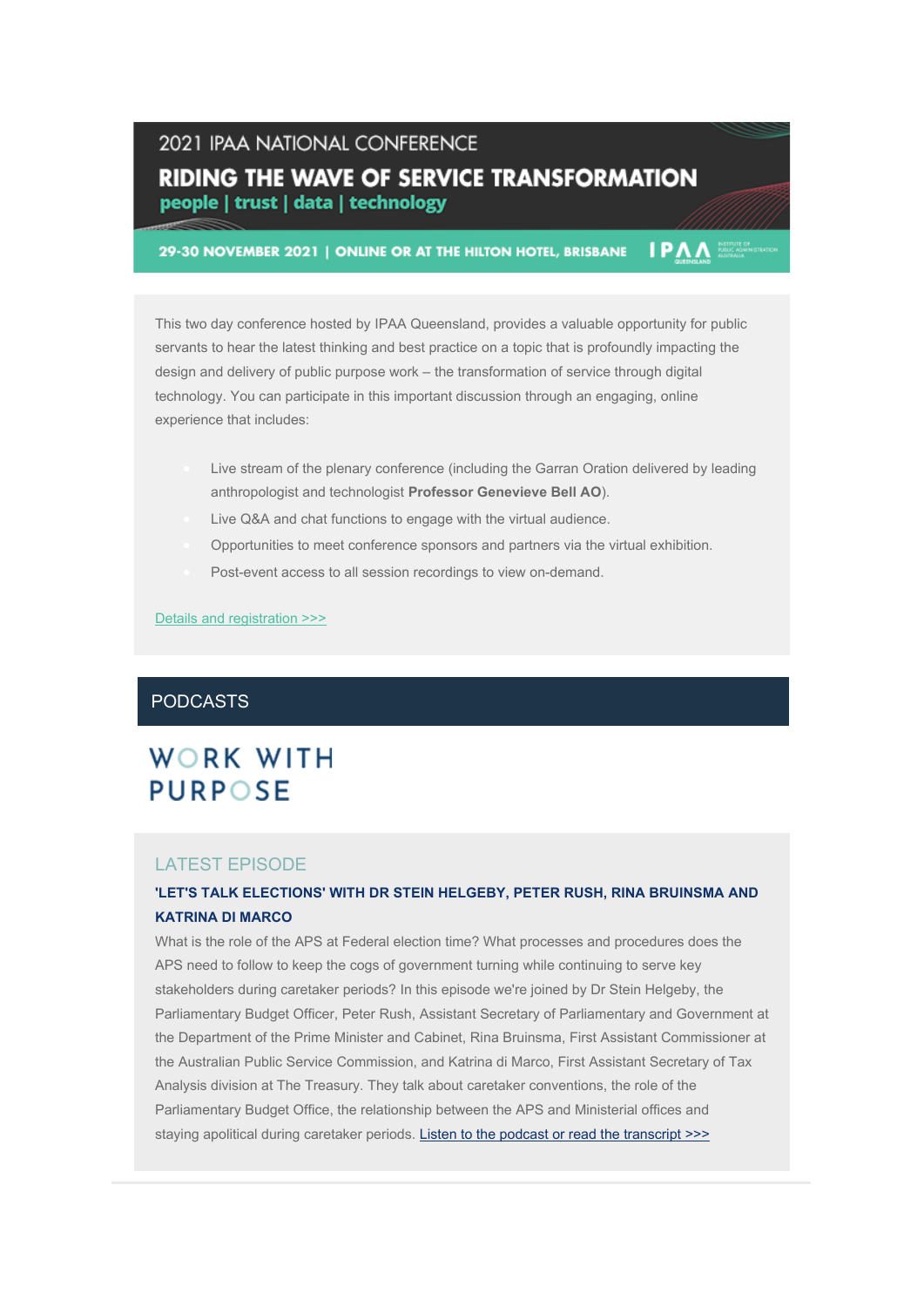# UPCOMING EPISODES

#### MONDAY 22 NOVEMBER

#### **INFRASTRUCTURE PLANNING AND WORKING ACROSS JURISDICTIONS**

**Alison Playford** | Director-General, Transport Canberra and City Services, ACT Government **Dr Rachel Bacon** | Deputy Secretary, Regional, Cities and Territories, Department of Infrastructure, Transport, Regional Development and Communications

#### MONDAY 6 DECEMBER

#### **WORKING FROM HOME**

**Michael Brennan** | Chair, Productivity Commission **Dr Sue Williamson** | Associate Professor Human Resources Management, School of Business, University of NSW, Canberra

# NEWS AND RESOURCES



#### **THE CRAFT OF ENGAGEMENT AND PARTNERSHIP**

November is Engagement and Partnership month at the APS Academy. Effective engagement and partnership is the craft of connecting to, and working with, stakeholders to harness collective knowledge, professionalism, and expertise. The Academy has nine courses focusing on improving your skills in this area. [More >>>](https://aus01.safelinks.protection.outlook.com/?url=https%3A%2F%2Fipaa.us12.list-manage.com%2Ftrack%2Fclick%3Fu%3Dfb24f2b534c8ee743cb139793%26id%3Dcb2488d060%26e%3Df01f53c2f2&data=04%7C01%7Csarah.hope%40act.ipaa.org.au%7Cdf538919aa1843dfc68f08d9a94449b1%7C988ae5fe7f854c17afb1bc28eeec1d16%7C0%7C0%7C637726933043595450%7CUnknown%7CTWFpbGZsb3d8eyJWIjoiMC4wLjAwMDAiLCJQIjoiV2luMzIiLCJBTiI6Ik1haWwiLCJXVCI6Mn0%3D%7C3000&sdata=3BX3DezCYJHOv69wMPMeVTNL1oxObc2bs%2F9VJRj3wuc%3D&reserved=0)



#### **CONNECTING WITH REGIONAL INDIGENOUS ORGANISATIONS**

The Jawun APS Secondment Program is open to high-performing, highlyskilled Executive Level APS employees, who are flexible, resilient and are prepared to be taken out of their comfort zone to work for a 6-week period in an Indigenous organisation. Jawun also offer 6-12 week Empowered Communities secondments to SES Band 1 or high performing Executive Level 2 officers. [More >>>](https://aus01.safelinks.protection.outlook.com/?url=https%3A%2F%2Fipaa.us12.list-manage.com%2Ftrack%2Fclick%3Fu%3Dfb24f2b534c8ee743cb139793%26id%3D9704b346d4%26e%3Df01f53c2f2&data=04%7C01%7Csarah.hope%40act.ipaa.org.au%7Cdf538919aa1843dfc68f08d9a94449b1%7C988ae5fe7f854c17afb1bc28eeec1d16%7C0%7C0%7C637726933043595450%7CUnknown%7CTWFpbGZsb3d8eyJWIjoiMC4wLjAwMDAiLCJQIjoiV2luMzIiLCJBTiI6Ik1haWwiLCJXVCI6Mn0%3D%7C3000&sdata=BexzWnutPJIRX5%2FcJEcCc8VHorcy7AZM3y28OokJ3%2Bg%3D&reserved=0)



#### **MAKE LEARNING PART OF YOUR DAILY ROUTINE**

In our increasingly fluid careers, the ability to unlearn, learn, and relearn is vital for long-term success. It helps us increase our readiness for the opportunities that change presents and our resilience to the inevitable challenges we'll experience along the way. This article provides several techniques and tools to help you make learning part of your day-to-day development. [More >>>](https://aus01.safelinks.protection.outlook.com/?url=https%3A%2F%2Fipaa.us12.list-manage.com%2Ftrack%2Fclick%3Fu%3Dfb24f2b534c8ee743cb139793%26id%3D564c3d0e0c%26e%3Df01f53c2f2&data=04%7C01%7Csarah.hope%40act.ipaa.org.au%7Cdf538919aa1843dfc68f08d9a94449b1%7C988ae5fe7f854c17afb1bc28eeec1d16%7C0%7C0%7C637726933043605404%7CUnknown%7CTWFpbGZsb3d8eyJWIjoiMC4wLjAwMDAiLCJQIjoiV2luMzIiLCJBTiI6Ik1haWwiLCJXVCI6Mn0%3D%7C3000&sdata=LpU8Bl38%2FkOyCXmyCzr7aVByWcWtnIKpT47YPm1mx6k%3D&reserved=0)

# IN CASE YOU MISSED IT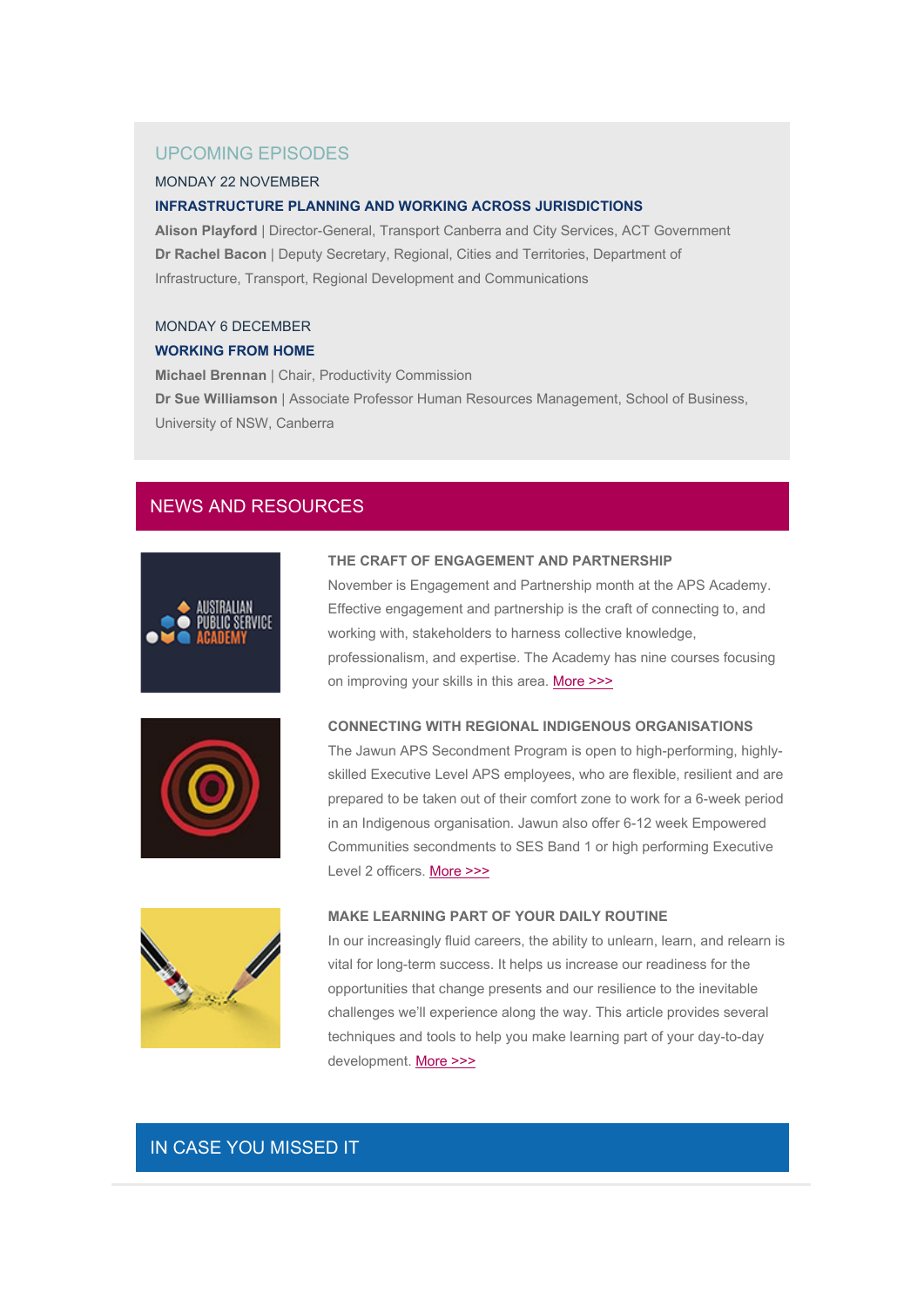# **'A PURPOSE-DRIVEN PUBLIC SERVICE' WITH PHILIP GAETJENS AND ELEANOR KAY 14 SEPTEMBER 2020**

With the *2021 Annual Address to the APS* just around the corner, we thought we'd take you back to a Work with Purpose episode from 2020 with Philip Gaetjens, Secretary of the Department of the Prime Minister and Cabinet, and PM&C Graduate, Eleanor Kay. They talk about how COVID has heightened collaboration across federal, state and territory lines. They also reflect on the rapid pace of change inside the APS, and how data, communications and a shared purpose of serving the Australian people is driving the APS of the future.

Listen to the podcast and read the transcript on the [IPAA website](https://aus01.safelinks.protection.outlook.com/?url=https%3A%2F%2Fipaa.us12.list-manage.com%2Ftrack%2Fclick%3Fu%3Dfb24f2b534c8ee743cb139793%26id%3D5b8706e3a9%26e%3Df01f53c2f2&data=04%7C01%7Csarah.hope%40act.ipaa.org.au%7Cdf538919aa1843dfc68f08d9a94449b1%7C988ae5fe7f854c17afb1bc28eeec1d16%7C0%7C0%7C637726933043605404%7CUnknown%7CTWFpbGZsb3d8eyJWIjoiMC4wLjAwMDAiLCJQIjoiV2luMzIiLCJBTiI6Ik1haWwiLCJXVCI6Mn0%3D%7C3000&sdata=90EJuUlFOWYmulyTxNulGjVqQON4t%2FUM0pLIZo%2Fjrxk%3D&reserved=0) and access other Work with Purpose episodes on our [website](https://aus01.safelinks.protection.outlook.com/?url=https%3A%2F%2Fipaa.us12.list-manage.com%2Ftrack%2Fclick%3Fu%3Dfb24f2b534c8ee743cb139793%26id%3D325ceaa1bf%26e%3Df01f53c2f2&data=04%7C01%7Csarah.hope%40act.ipaa.org.au%7Cdf538919aa1843dfc68f08d9a94449b1%7C988ae5fe7f854c17afb1bc28eeec1d16%7C0%7C0%7C637726933043615361%7CUnknown%7CTWFpbGZsb3d8eyJWIjoiMC4wLjAwMDAiLCJQIjoiV2luMzIiLCJBTiI6Ik1haWwiLCJXVCI6Mn0%3D%7C3000&sdata=OeTnfYPReecCl39l5HjG7IYbG%2Ft6UdriHeMNH0%2BF7VQ%3D&reserved=0)



### WE WANT YOUR FEEDBACK.

If there are events, content, speakers and themes you would like on our program, please [reach out](mailto:admin@act.ipaa.org.au) and let us know!

# OUR PARTNERS